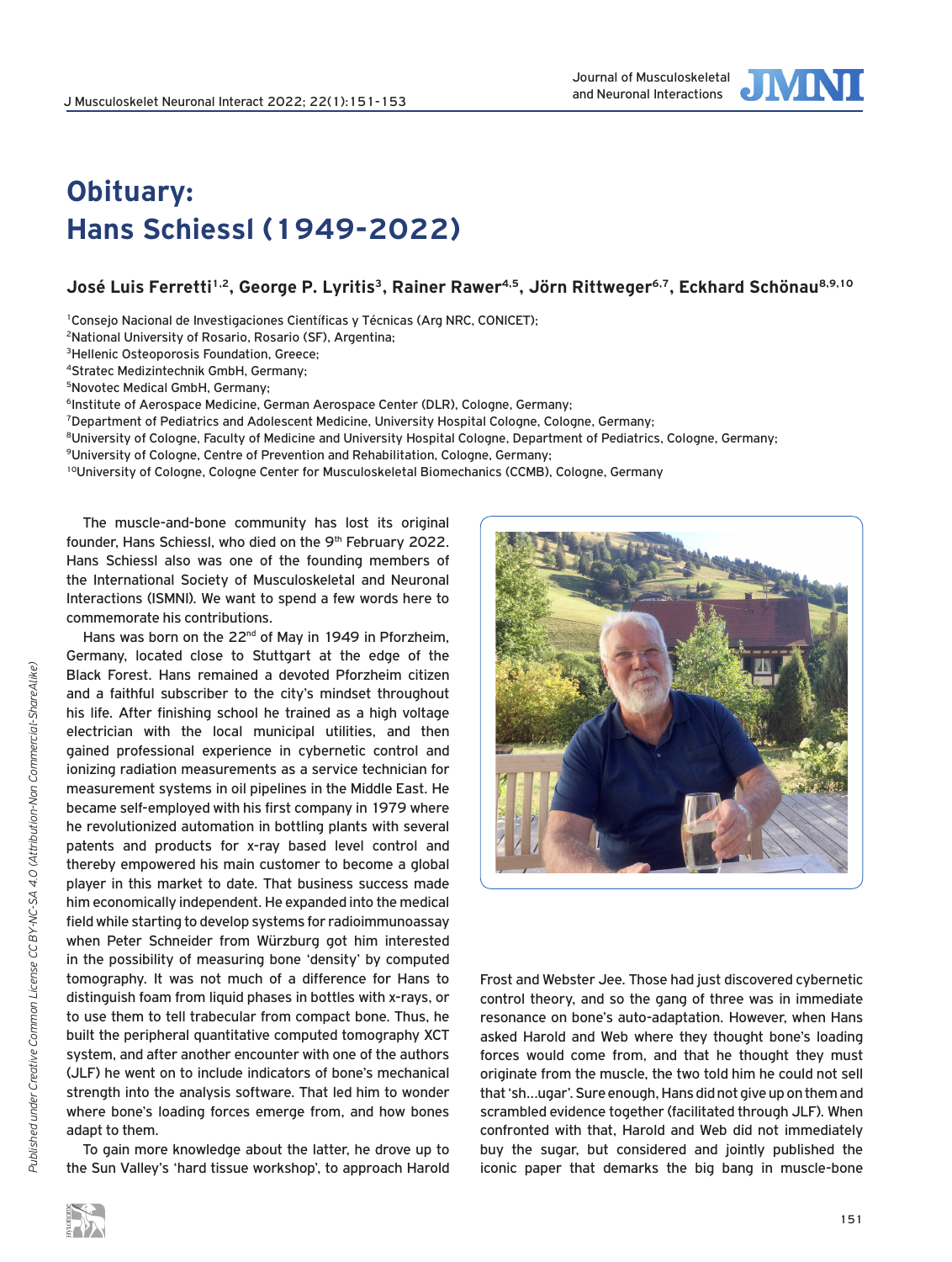interactions<sup>1</sup>. As one of the early converted disciples, one of the authors (ES) described the "functional Muscle-Bone-Unit"2, and thereby changed the way in which pediatricians look at growth and development. Thereby, normalization not only to height and weight but also to muscle size and function has become common practice in pediatric medicine.

With the importance of muscle established, the next question was how to quantify muscle function for which he designed his own method to utilize the self-designed force plates known as Mechanography – but even more important: how to rejuvenate old muscles. After frustrated efforts with using the sedimented wisdom from the establishment in training 'science', Hans turned back to earlier experiences in patients with spinal cord injury. Developments for a myoelectrical stimulation system that he had made in parallel to the XCT had demonstrated to him that muscles could be trained in alternative ways, but also that electrical stimulation was impracticable for generalized application because of the discomfort associated with it. If one cannot use engineering electricity, why not using the bio-electricity that comes with reflexes, he thought, and proposed vibration as a solution. He also appreciated some of the problems that vibration exposure might elicit, in particular for the lower back, and thus invented the side-alternating platforms, nowadays known as the Galileo plate. Thus, Hans Schiessl also is the inventor of 'whole body vibration' (WBV), and thus the pioneer of the world-wide market of such devices.

In order to examine the potential of WBV for the benefit of frail older people, Hans made friends with the geriatrician Martin Runge from Esslingen, who was one of the first to clearly understand the catastrophic importance of falls and gait disorders at old age, and who was happy to have practicable a means for acute geriatric rehabilitation<sup>3</sup>. Another field identified for WBV application was bone loss in astronauts. Thus, Hans developed concepts jointly with Dieter Felsenberg to stop muscle wasting and bone loss in experimental bed rest, and the two Berlin Bed Rest Studies demonstrated the suitability of WBV in combination with resistive exercise<sup>4,5</sup>. Later on, and with one of these authors (RR), Hans Schiessl developed a sledge system that permits jumping-like exercises in the absence of gravity. That system has proven as another very effective way to combat bed rest-induced de-conditioning<sup>6</sup>. Thus, with some luck, Hans Schiessl's technology will help humankind on the way to Mars and beyond.

Impressed by the success of the Berlin Bed Rest Studies, one of these authors (ES) decided to integrate whole body into a holistic approach towards children who are unable to walk: The Cologne Concept 'On your feet!'. This concept started off in 2007 and has been outstandingly successful since then. To date, over 5000 children have been treated in an intertwined sequence of hospital and home-training<sup>7</sup>. Many of those children were rolled in in a wheel-chair, but walked out six months later on their own feet. This success has not only led to regular expansions of the premises, but also to exporting the concept to China and other countries.

About a decade ago Hans Schiessl decided that he had

contributed enough (a view that the writers of these lines attest to, as it is hard to mention all achievements without overstraining the readers' time budgets). So, he started to fully enjoy life, which he actually had already been doing. He relished his vintage cars and especially the annual *Mille Miglia*, designed and built himself a chalet at 1800 m in the Austrian alps. Hans indulged in the new neighbourhood and, Hans bein Hans, naturally with discussions on his new hobby of world politics, certainly not forgetting about red wine and the newly discovered local Schnaps - and within short, any local up there would for sure know whom you were referring to when mentioning the name 'Hans'.

As a character, Hans Schiessl was according to a German expression 'Hans Dampf in allen Gassen'. Translating this into English as a 'jack of all trades' covers only half of the story, as Hans did indeed master his trades – he truly also was 'Hans im Glück' (known as 'clever Hans' from Grimm's fairy tales). Hans Schiessl could be admirably charming and courteous, and he could lose his temper quite profoundly, especially when people were talking blatant nonsense, or when third parties were treated unfairly. Hans had incredible antennae for approaching people, he was very good at creating community, and he could be outstandingly funny. Thereby, he was able to attach a quickly growing community to him and to his ideas, for which the yearly 'Black Forest Forum' has been the platform from 2004 onwards.

Naturally, intendants in the scientific ivory towers were skeptical to Hans Schiessl's ideas, accusing him (the electrician) of being a 'pure theoretician'. These authors feel that the opposite is true: that nothing is more practical than a good theory, and that a theory that does not apply in practice just is not very helpful – neither in science nor in life! With this vision, Hans Schiessl has set us five (and many others) on firm track, and we will always be remembering him as some kind of storm shaking permanently our own little boat, without ever misdirecting or sinking it.

*Hans will not be gone. For any person like us five, every 'other person' is just what he/she leaves in one's brain and heart, and his/her death would really take a definitive place when one and all the other affected persons also die. Thus, what we will do about Hans is to recreate him every time we remember him, making him 'live again' where he has been living ever before.* 

## **References**

- 1. Schiessl H, Frost HM, Jee WS. Estrogen and bonemuscle strength and mass relationships. Bone 1998;22(1):1-6.
- 2. Frost HM, Schönau E. The "muscle-bone unit" in children and adolescents: a 2000 overview. J Pediatr Endocrinol Metab 2000;13(6):571-590.
- 3. M. Runge and J. Rittweger. Whole-Body Vibration in Geriatric Rehabilitation. In: Rittweger J., editor. Manual of Vibration Exercise and Vibration Therapy. Springer, Cham; 2020. p. 255-268.
- 4. Rittweger J, Beller G, Armbrecht G, et al. Prevention